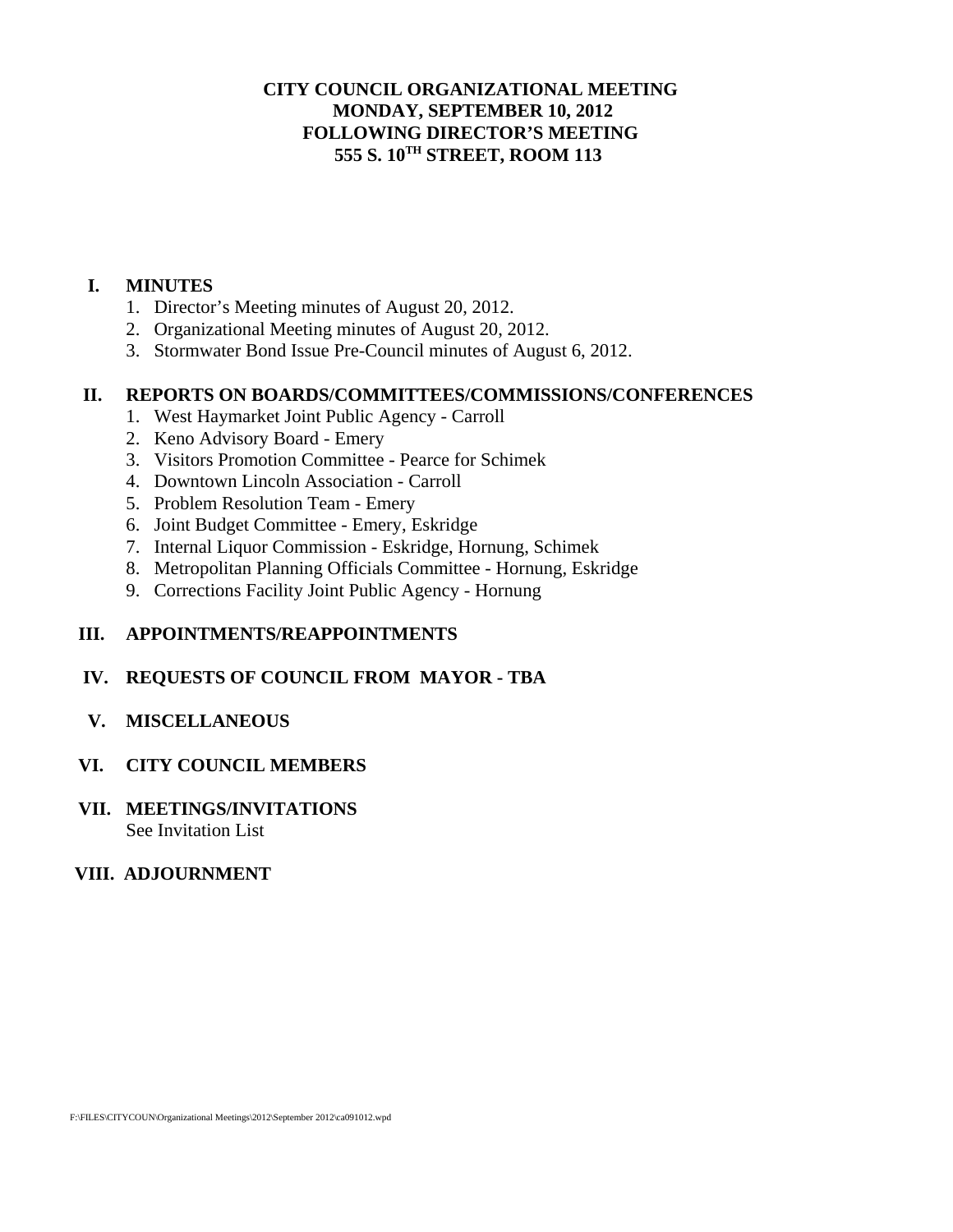### **CITY COUNCIL ORGANIZATIONAL MEETING MONDAY, SEPTEMBER 10, 2012 555 S. 10TH STREET, ROOM 113**

**Present:** Adam Hornung, Chair; Carl Eskridge, Vice Chair; DiAnna Schimek; Doug Emery; Jonathan Cook; and Jon Camp

**Others:** Rick Hoppe, Chief of Staff; Denise Pearce, Senior Policy Counsel

Chair Hornung opened the meeting at 1:50 p.m. and announced the location of the Open Meetings Act.

# **I. MINUTES**

- 1. Director's Meeting minutes of August 20, 2012.
- 2. Organizational Meeting minutes of August 20, 2012.
- 3. Stormwater Bond Issue Pre-Council minutes of August 6, 2012.

With the corrections the above minutes were approved.

# **II. REPORTS ON BOARDS/COMMITTEES/COMMISSIONS/CONFERENCES**

### **1. West Haymarket Joint Public Agency - Carroll**

Carroll stated they sent out construction contracts. The largest for building the roads around the arena, and should be done by the first of the year. Doing very well on time.

### **2. Keno Advisory Board - Emery**

Emery stated they will be coming forward with the latest monetary awards, and hopefully a plan for going forward, allowing the fact we've distributed 60% of the money and saved 40% twice a year. This approach outlined in an agreement made 20 years ago. We do until we save one million dollars. Now approaching a million and have to decide where to go with the money, which was meant for prevention.

Camp stated unfortunately interest rates have dropped so much. At one time there was an idea the interest would help. Emery replied originally had discussed using the interest to build the account. We don't know at this time, and will figure out what to do. There are some restrictions on the money.

### **3. Visitors Promotion Committee - Pearce for Schimek**

Pearce stated she had sent an email regarding the Visitors Promotion Committee.

### **4. Downtown Lincoln Association - Carroll**

Carroll stated they discussed the P Street corridor. Released to Clark Enersen Partners to design landscape on P Street.

### **5. Problem Resolution Team - Emery**

Emery said they have three long term properties. One was listed in an article in the Saturday paper. Will make decision on this house soon. The other two have been bought by a church and the housing authority. Northeast High School will build a house on the space next year. These three houses, which have been listed for an extended period of time, will be gone at the end of this month.

### **6. Joint Budget Committee - Emery, Eskridge**

Emery stated they're formulating the policy on the KENO money and will bring forward to the Council. Hornung thought the topic may be included in a Commons Meeting. Emery agreed.